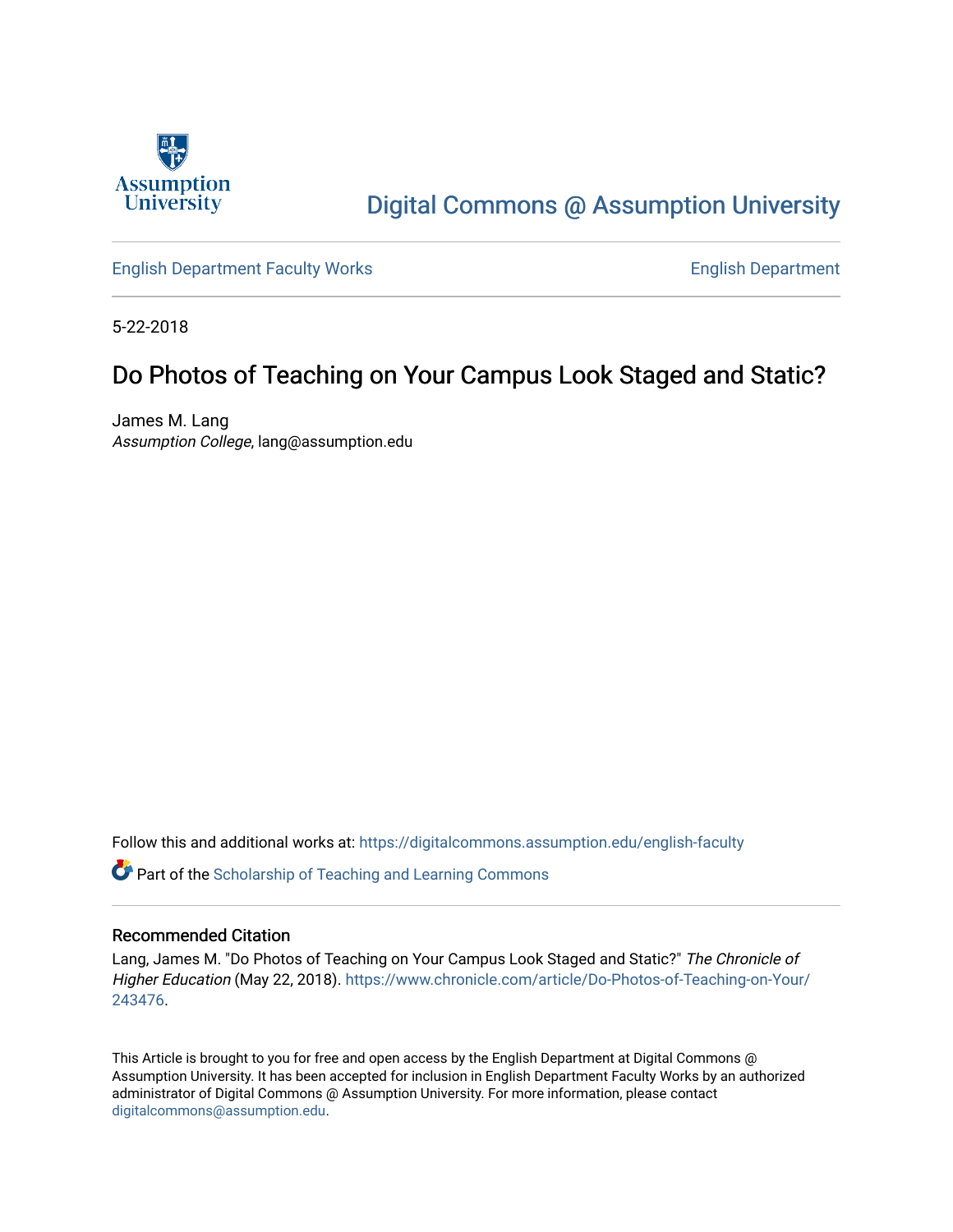**[ADVICE](https://www.chronicle.com/section/Advice/66)**

# **Do Photos of Teaching on Your Campus Look Staged and Static?**

By James M. Lang  $\vert$  MAY 22, 2018



Martin Springborg

This photograph, taken by Martin Springborg, depicts a roomful of students standing and working at various boards. Their professor seems almost peripheral to the action.

F or so<br>every<br>And l or something that happens almost every hour of every day, teaching is awfully hard to photograph. And learning may be transformational, but images of it are often downright dull.

Cassandra Volpe Horii ran into that problem at the California Institute of Technology in 2012 when she was hired to create its Center for Teaching, Learning, and [Outreach. Looking for photos to use on the center's n](http://ctlo.caltech.edu/)ew website, she combed through the university's images of teaching and learning.

"Almost everything I could find," she said, "showed a professor in front of a chalkboard full of equations and rows of passive students."

While she was looking for photos, Horii also was meeting

with Caltech students, TAs, and faculty members, observing classes, and getting to know the teaching culture of the place. She soon realized that all those repetitive sage-on-the-stage images did not match what Caltech students were actually experiencing in their courses, both within and outside of a physical classroom.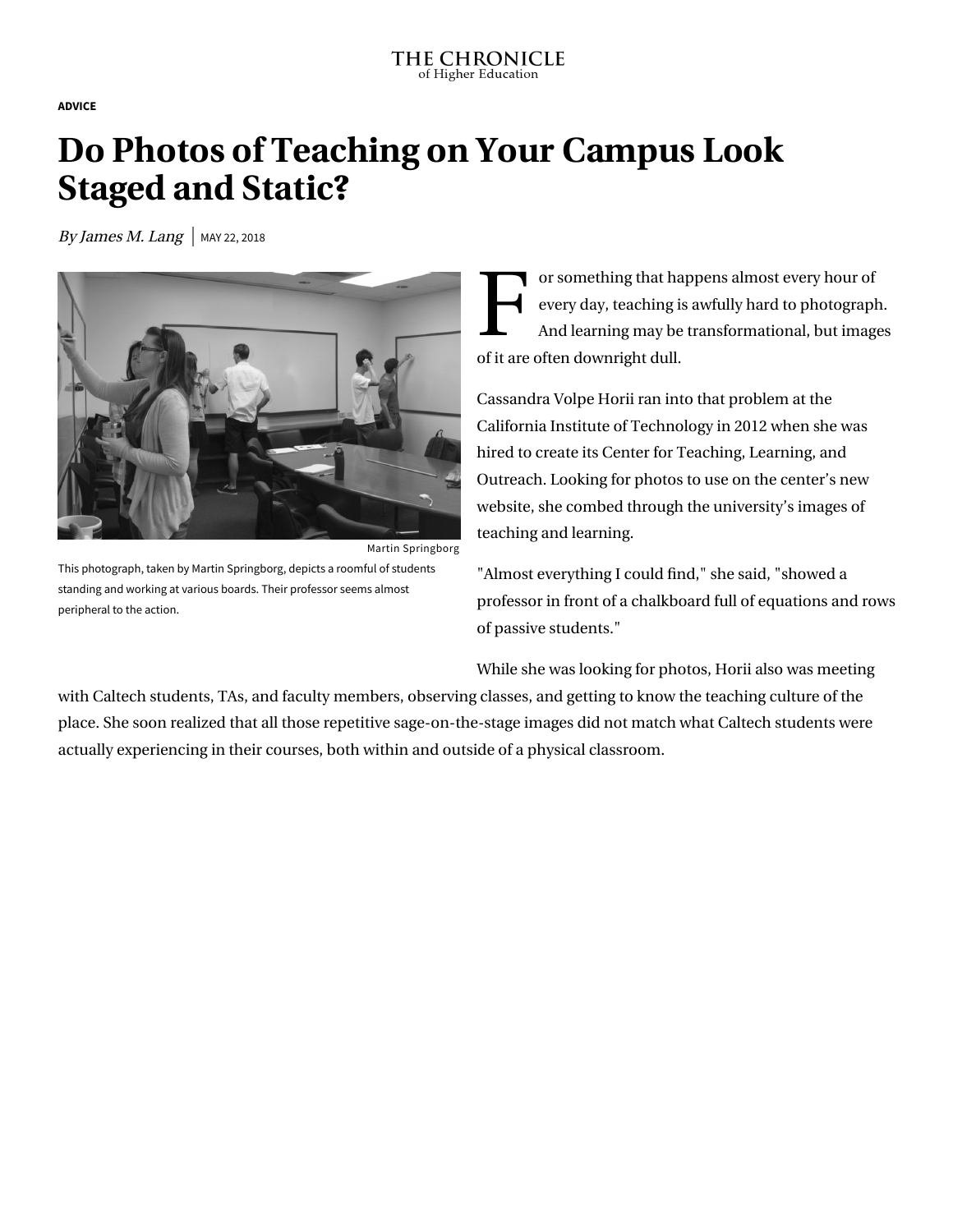### **The Future of Learning**



The Future of Learning: How Colleges Can Transform the Educational Experience



Horii had two key aims for the new center: (1) Find and share examples of inventive teaching that were already happening on the campus, and (2) start conversations about new innovations. The stale photographs struck her as an obstacle to both objectives.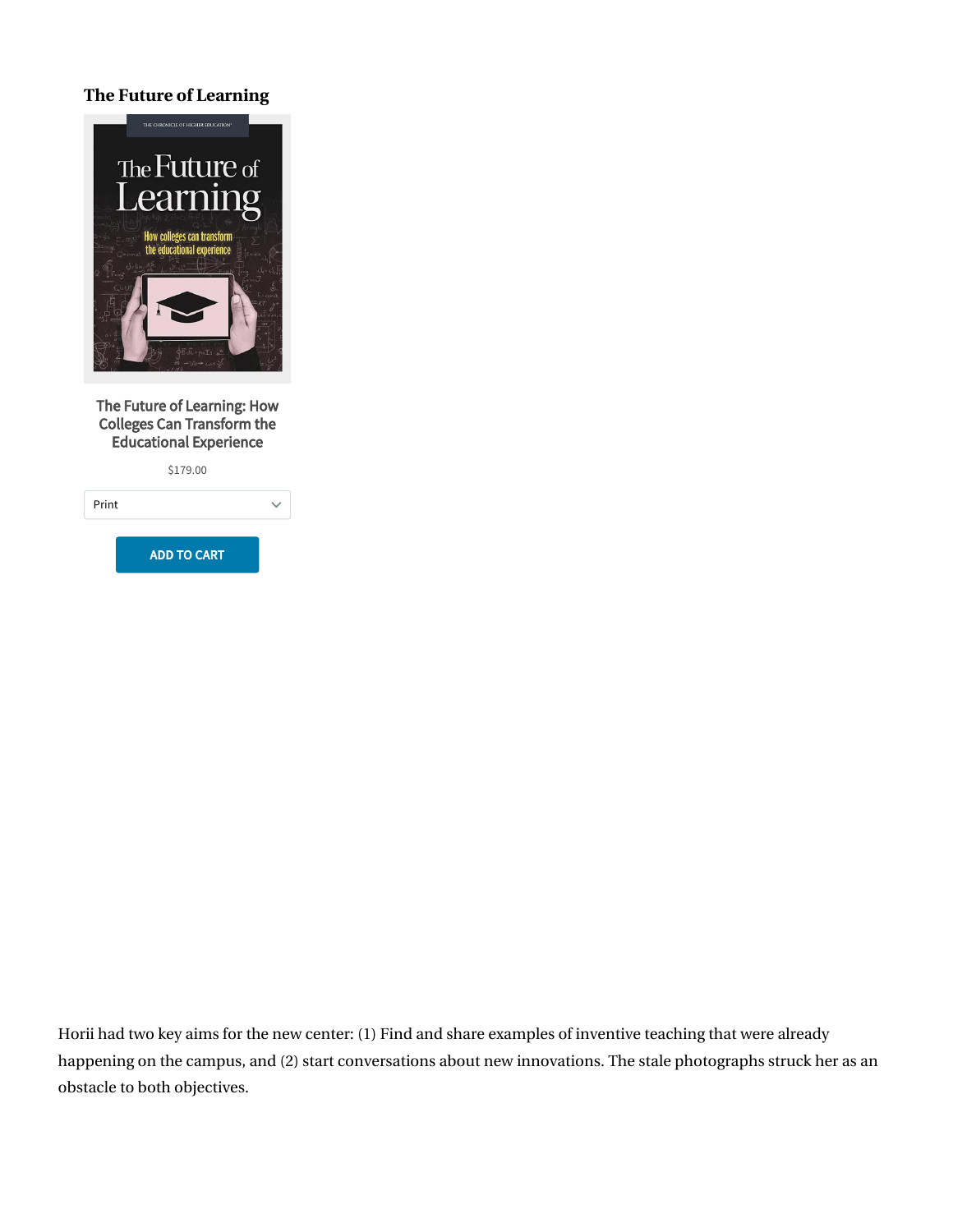She already knew about the work of Martin Springborg, who has been photographing the college classroom for more than a decade via his [Teaching and Learning Project](https://springborgphoto.com/%20https://springborgphoto.com/teaching-and-learning-project/). Horii thought he would be the ideal partner to help Caltech present a more accurate and compelling vision of its pedagogy — one that better reflected faculty creativity and passion.

The fruits of their collaboration are on display in a unique exhibition that opened in April, combining photographs from the institution's archives with Springborg's newly created images. I had the opportunity to visit Caltech this spring during its annual [TeachWeek,](http://teachlearn.caltech.edu/teachweek/exhibit2018) and to admire the vision of this effort to show, rather than tell, how teaching and learning happens on the campus.

The exhibit photographs offer diverse visions of the teaching-learning transaction, just as Horii intended. Many of them upend the traditional trope we are so accustomed to seeing: Instead of students arrayed in rows, staring thoughtfully at a professor who is dispensing wisdom from the front of the room, the images portray Caltech students as agents in classrooms and laboratories, actively shaping their own learning experiences.

One striking image of Springborg's depicts a roomful of students standing and working at various boards; the professor, off in the right corner of the photograph, seems almost peripheral. The faces and body language of the students reflect the range of emotions in the room — from the students who are writing confidently on the board to the ones who are observing with puzzled looks and gestures. The image reveals a classroom alive with energy and curiosity.

The photographs selected from the Caltech archives are equally thought-provoking — like the 1970 image depicting a group of students gathered around a faculty member, all of them seated on benches that had been placed in knee-deep water in a reflecting pool on campus. That seemingly frivolous depiction of a professor and some students getting relief from the California heat has a deeper meaning: The professor in the image, Jenijoy La Belle, was the first female professor at Caltech — and 1970 also marked the first year when women were admitted to the institution as undergraduates.

### **[Small Changes in Teaching](https://www.chronicle.com/specialreport/Small-Changes-in-Teaching/44?cid=RCPACKAGE)**

In this series, James M. Lang argues that simple changes in our pedagogy — in things like course design, classroom practices, and communication with students can have a powerful impact on student learning.

- ['How Much Do You Want Your Final to Count?'](https://www.chronicle.com/article/How-Much-Do-You-Want-Your/242802?cid=RCPACKAGE)
- [Small Changes in Teaching: The Last 5 Minutes of Class](https://www.chronicle.com/article/Small-Changes-in-Teaching-The/235583?cid=RCPACKAGE)
- [Small Changes in Teaching: Making Connections](https://www.chronicle.com/article/Small-Changes-in-Teaching-/235230?cid=RCPACKAGE)



Although the university's demographics have changed over time, both women and students of color appear in images throughout the exhibition, helping both to showcase the full spectrum of people who have passed through the gates of Caltech and to inspire new generations from diverse backgrounds to join the ranks of the nation's future scientists.

Back in 2016, Horii and Springborg [wrote an article](https://onlinelibrary.wiley.com/doi/abs/10.1002/tia2.20048) outlining their vision for this effort, and why it matters. Instead of staged, static photographs, they wanted to show "the intensity and authenticity of students and teachers in the act of advancing scientific and other forms of knowledge," and help the institution "jumpstart greater interest and discourse